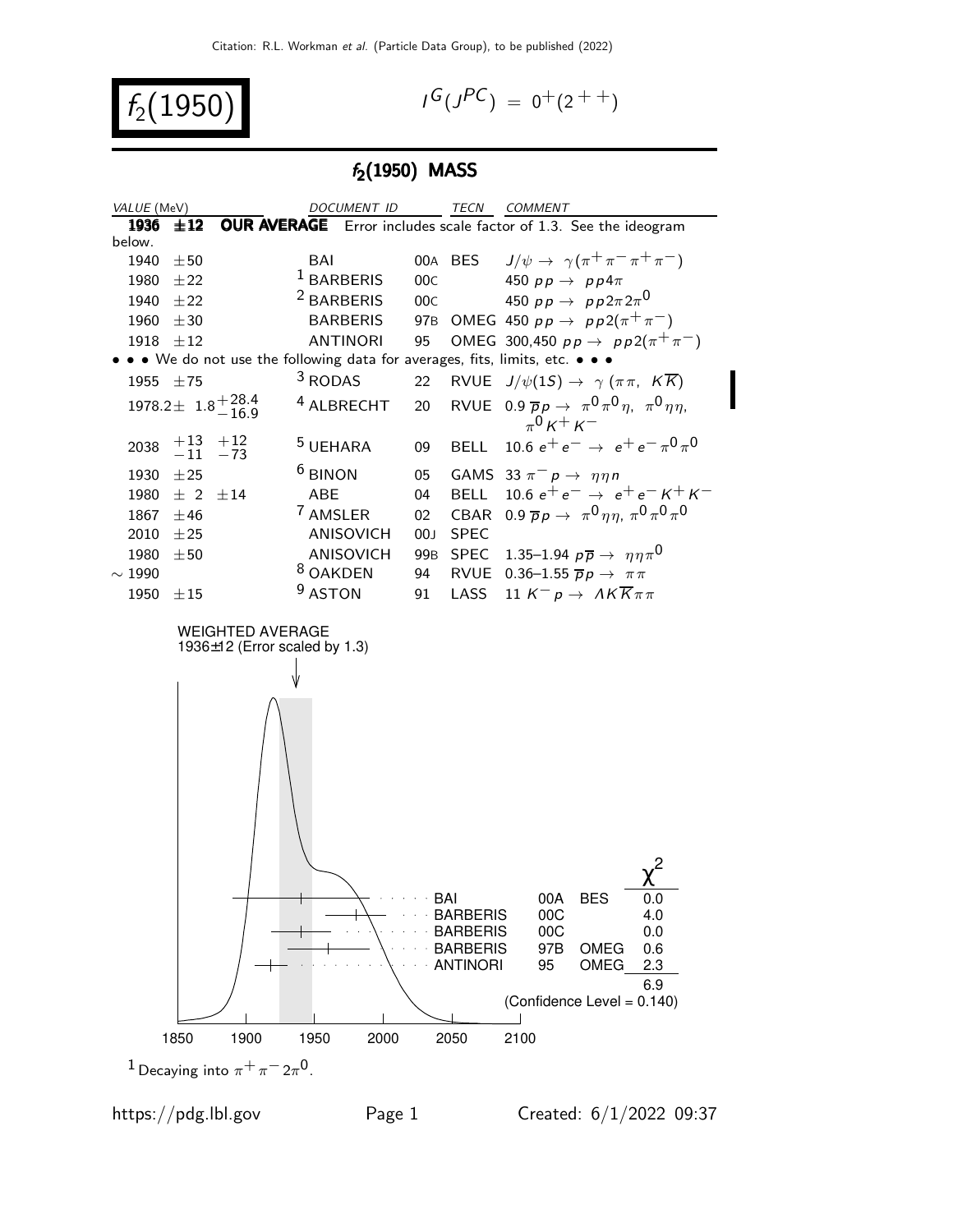- <sup>2</sup> Decaying into  $2(\pi^+\pi^-)$ .
- $^3$ T-matrix pole from coupled channel K-matrix fit to data on  $J/\psi\,\rightarrow\,\,\,\gamma\pi^0\pi^0$  (AB-LIKIM 15AE) and  $J/\psi \rightarrow \gamma K_S^0 K_S^0$  (ABLIKIM 18AA).
- $\frac{4}{1}$  T-matrix pole, 4 poles, 4 channels, including scattering data from HYAMS 75 ( $\pi\pi$ ), LONGACRE 86 (KK), BINON 83 ( $\eta\eta$ ).
- $^5$  Taking into account  $f_4(2050)$ .
- $6$  First solution, PWA is ambiguous.
- 7 T-matrix pole.
- <sup>8</sup> From solution B of amplitude analysis of data on  $\overline{p}p \to \pi \pi$ . See however KLOET 96 who fit  $\pi^+ \pi^-$  only and find waves only up to  $J = 3$  to be important but not significantly 9 resonant.<br><sup>9</sup> Cannot determine spin to be 2.
- 
- $f_2(1950)$  mass (MeV)

## $f_2(1950)$  WIDTH

| VALUE (MeV)                                                                                                                                                                                                                                                                                  |  |                 |                                       |  | DOCUMENT ID                             |                       | <b>TECN</b>                | <b>COMMENT</b>                                                                                                         |
|----------------------------------------------------------------------------------------------------------------------------------------------------------------------------------------------------------------------------------------------------------------------------------------------|--|-----------------|---------------------------------------|--|-----------------------------------------|-----------------------|----------------------------|------------------------------------------------------------------------------------------------------------------------|
| 464                                                                                                                                                                                                                                                                                          |  | ± 24            | <b>OUR AVERAGE</b>                    |  |                                         |                       |                            |                                                                                                                        |
| 380                                                                                                                                                                                                                                                                                          |  | $^{+120}_{-90}$ |                                       |  | <b>BAI</b>                              |                       | 00A BES                    | $J/\psi \rightarrow \gamma(\pi^+\pi^-\pi^+\pi^-)$                                                                      |
| 520                                                                                                                                                                                                                                                                                          |  | ± 50            |                                       |  | <sup>1</sup> BARBERIS                   | 00C                   |                            | 450 $pp \rightarrow pp4\pi$                                                                                            |
| 485                                                                                                                                                                                                                                                                                          |  | ± 55            |                                       |  | <sup>2</sup> BARBERIS                   | 00C                   |                            | 450 $pp \rightarrow pp4\pi$                                                                                            |
| 460                                                                                                                                                                                                                                                                                          |  | ± 40            |                                       |  | <b>BARBERIS</b>                         | 97 <sub>B</sub>       |                            | OMEG 450 $pp \rightarrow pp2(\pi^{+}\pi^{-})$                                                                          |
| 390                                                                                                                                                                                                                                                                                          |  | ± 60            |                                       |  | <b>ANTINORI</b>                         | 95                    |                            | OMEG 300,450 $pp \to pp2(\pi^{+}\pi^{-})$                                                                              |
|                                                                                                                                                                                                                                                                                              |  |                 |                                       |  |                                         |                       |                            | • • We do not use the following data for averages, fits, limits, etc. • • •                                            |
| 350                                                                                                                                                                                                                                                                                          |  | ±113            |                                       |  | $3$ RODAS                               | 22                    | <b>RVUE</b>                | $J/\psi(1S) \rightarrow \gamma (\pi \pi, K \overline{K})$                                                              |
| 237.6±                                                                                                                                                                                                                                                                                       |  |                 | $1.6^{+}$ $\frac{41.6}{15.5}$         |  | <sup>4</sup> ALBRECHT                   | 20                    |                            | RVUE 0.9 $\overline{p}p \rightarrow \pi^0 \pi^0 \eta$ , $\pi^0 \eta \eta$ ,<br>$_{\pi}0_{K}$ + $_{K}$ -                |
|                                                                                                                                                                                                                                                                                              |  |                 | $441$ + $27$ + $28$<br>- $25$ - $192$ |  | <sup>5</sup> UEHARA                     | 09                    | <b>BELL</b>                | 10.6 $e^+e^- \rightarrow e^+e^- \pi^0 \pi^0$                                                                           |
| 450                                                                                                                                                                                                                                                                                          |  | ± 50            |                                       |  | <sup>6</sup> BINON                      | 05                    |                            | GAMS 33 $\pi^- p \rightarrow \eta \eta n$                                                                              |
| 297                                                                                                                                                                                                                                                                                          |  |                 | $\pm$ 12 $\pm$ 6                      |  | <b>ABE</b>                              | 04                    | <b>BELL</b>                |                                                                                                                        |
| 385<br>495                                                                                                                                                                                                                                                                                   |  | ± 58<br>± 35    |                                       |  | <sup>7</sup> AMSLER<br><b>ANISOVICH</b> | 02<br>00 <sub>J</sub> | <b>CBAR</b><br><b>SPEC</b> | $\begin{array}{c} 10.6\ e^+e^-\to\\ e^+e^-K^+K^-\\ 0.9\ \overline{p}p\to\ \pi^0\eta\eta,\ \pi^0\pi^0\pi^0 \end{array}$ |
| 500                                                                                                                                                                                                                                                                                          |  | $\pm 100$       |                                       |  | ANISOVICH                               | 99 <sub>B</sub>       | <b>SPEC</b>                | 1.35–1.94 $p\overline{p} \rightarrow \eta \eta \pi^0$                                                                  |
| $\sim100$                                                                                                                                                                                                                                                                                    |  |                 |                                       |  | <sup>8</sup> OAKDEN                     | 94                    | <b>RVUE</b>                | 0.36-1.55 $\overline{p}p \rightarrow \pi \pi$                                                                          |
| 250                                                                                                                                                                                                                                                                                          |  | ± 50            |                                       |  | <sup>9</sup> ASTON                      | 91                    | LASS                       | 11 $K^- p \to AK\overline{K}\pi\pi$                                                                                    |
| <sup>1</sup> Decaying into $\pi^+\pi^-2\pi^0$ .<br><sup>2</sup> Decaying into $2(\pi^+\pi^-)$ .<br>$^3$ T-matrix pole from coupled channel K-matrix fit to data on $J/\psi\,\rightarrow\,\,\gamma\pi^0\pi^0$ (AB-<br>LIKIM 15AE) and $J/\psi \rightarrow \gamma K_S^0 K_S^0$ (ABLIKIM 18AA). |  |                 |                                       |  |                                         |                       |                            |                                                                                                                        |
| <sup>4</sup> T-matrix pole, 4 poles, 4 channels, including scattering data from HYAMS 75 ( $\pi\pi$ ),<br>LONGACRE 86 ( $K\overline{K}$ ), BINON 83 ( $\eta\eta$ ).<br>$^5$ Taking into account $f_4(2050)$ .                                                                                |  |                 |                                       |  |                                         |                       |                            |                                                                                                                        |
| <sup>6</sup> First solution, PWA is ambiguous.                                                                                                                                                                                                                                               |  |                 |                                       |  |                                         |                       |                            |                                                                                                                        |
| <sup>7</sup> T-matrix pole.                                                                                                                                                                                                                                                                  |  |                 |                                       |  |                                         |                       |                            |                                                                                                                        |
| <sup>8</sup> From solution B of amplitude analysis of data on $\overline{p}p \to \pi \pi$ . See however KLOET 96                                                                                                                                                                             |  |                 |                                       |  |                                         |                       |                            |                                                                                                                        |
| who fit $\pi^+\pi^-$ only and find waves only up to $J=3$ to be important but not significantly                                                                                                                                                                                              |  |                 |                                       |  |                                         |                       |                            |                                                                                                                        |

- resonant.
- 9 Cannot determine spin to be 2.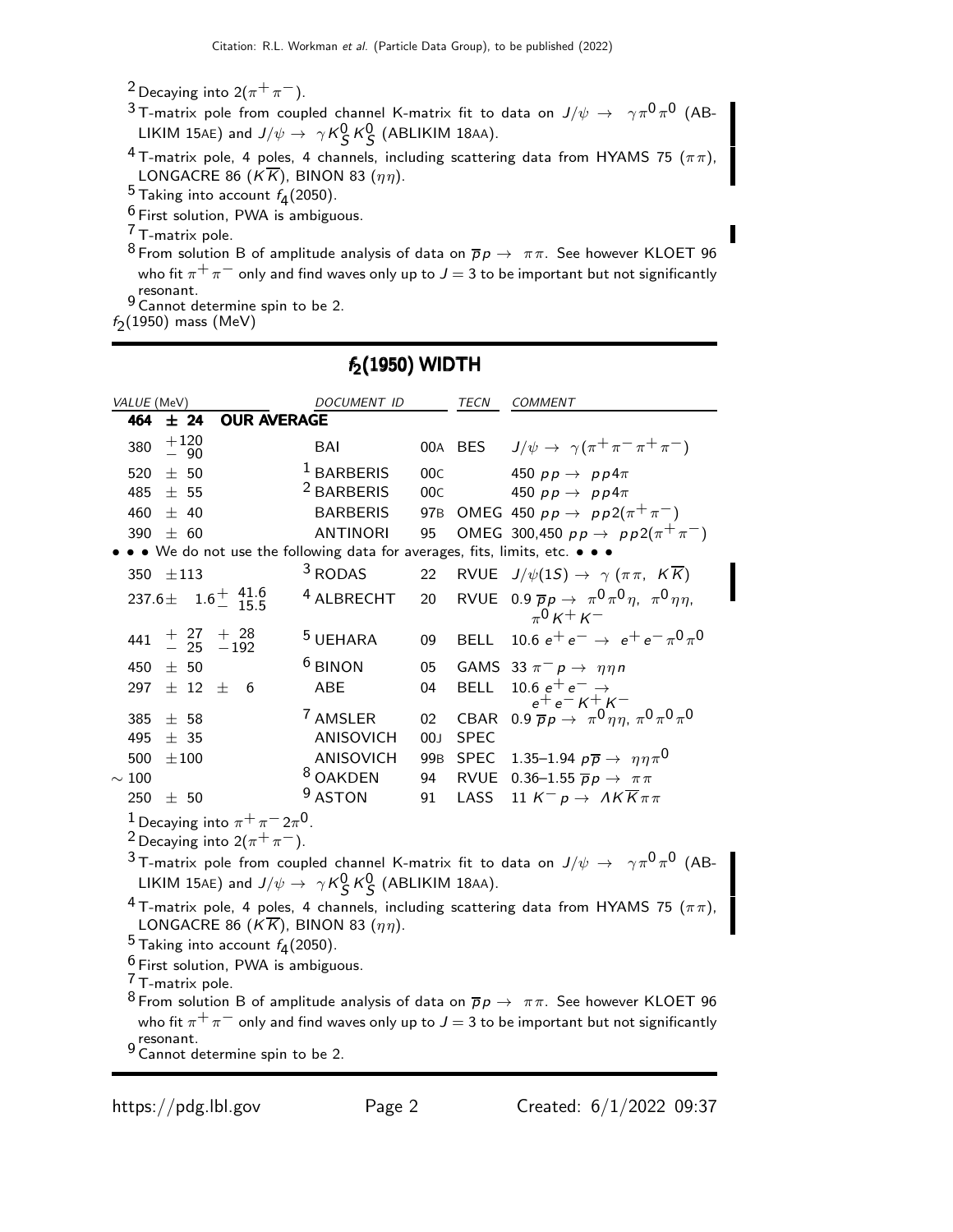## $f_2(1950)$  DECAY MODES

|                                       | Mode                                                                          |                                                                    | Fraction $(\Gamma_i/\Gamma)$ |                                                   |                                                  |
|---------------------------------------|-------------------------------------------------------------------------------|--------------------------------------------------------------------|------------------------------|---------------------------------------------------|--------------------------------------------------|
| $\Gamma_1$                            | $K^*(892)\overline{K}^*(892)$                                                 |                                                                    | seen                         |                                                   |                                                  |
| $\Gamma_2$<br>$\pi\pi$                |                                                                               |                                                                    |                              |                                                   |                                                  |
| $\Gamma_3$                            | $\pi^+\pi^-$                                                                  |                                                                    | seen                         |                                                   |                                                  |
| $\Gamma_4$                            | $\pi^0\pi^0$                                                                  |                                                                    | seen                         |                                                   |                                                  |
| $\Gamma_5$<br>$4\pi$                  |                                                                               |                                                                    | seen                         |                                                   |                                                  |
| $\Gamma_6$                            | $\pi^+ \pi^- \pi^+ \pi^-$                                                     |                                                                    |                              |                                                   |                                                  |
| $\Gamma_7$                            | a <sub>2</sub> $(1320)\pi$                                                    |                                                                    |                              |                                                   |                                                  |
| $\Gamma_8$                            | $f_2(1270)\pi\pi$                                                             |                                                                    |                              |                                                   |                                                  |
| $\Gamma$ <sub>9</sub><br>$\eta\eta^-$ |                                                                               |                                                                    | seen                         |                                                   |                                                  |
| $K\overline{K}$<br>$\Gamma_{10}$      |                                                                               |                                                                    | seen                         |                                                   |                                                  |
| $\mathsf{I}_{11}$<br>$\gamma\gamma$   |                                                                               |                                                                    | seen                         |                                                   |                                                  |
| $\Gamma_{12}$<br>$p\overline{p}$      |                                                                               |                                                                    | seen                         |                                                   |                                                  |
|                                       |                                                                               | $f_2(1950) \Gamma(i) \Gamma(\gamma \gamma) / \Gamma(\text{total})$ |                              |                                                   |                                                  |
|                                       | $\Gamma(K\overline{K}) \times \Gamma(\gamma\gamma)/\Gamma_{\rm total}$        |                                                                    |                              |                                                   | $\Gamma_{10}\Gamma_{11}/\Gamma$                  |
| VALUE (eV)                            |                                                                               | <b>DOCUMENT ID</b>                                                 | <b>TECN</b>                  | COMMENT                                           |                                                  |
|                                       | • • • We do not use the following data for averages, fits, limits, etc. • • • |                                                                    |                              |                                                   |                                                  |
| $122 \pm 4 \pm 26$                    | $1$ ABE                                                                       |                                                                    |                              |                                                   | 04 BELL 10.6 $e^+e^- \rightarrow e^+e^- K^+ K^-$ |
|                                       | $1$ Assuming spin 2.                                                          |                                                                    |                              |                                                   |                                                  |
|                                       | $\Gamma(\pi\pi) \times \Gamma(\gamma\gamma)/\Gamma_{\text{total}}$            |                                                                    |                              |                                                   | $\Gamma_2\Gamma_{11}/\Gamma$                     |
| <u>VALUE</u>                          |                                                                               | DOCUMENT ID TECN COMMENT                                           |                              |                                                   |                                                  |
|                                       | • • • We do not use the following data for averages, fits, limits, etc. • • • |                                                                    |                              |                                                   |                                                  |
| $162 + 69 + 1137$<br>$-42 - 204$      |                                                                               | $^1$ UEHARA 09                                                     |                              | BELL 10.6 $e^+e^- \rightarrow e^+e^- \pi^0 \pi^0$ |                                                  |
|                                       | <sup>1</sup> Taking into account $f_4(2050)$ .                                |                                                                    |                              |                                                   |                                                  |
|                                       |                                                                               | $f_2(1950)$ BRANCHING RATIOS                                       |                              |                                                   |                                                  |
|                                       | $\Gamma(K^*(892)\overline{K}^*(892))/\Gamma_{\rm total}$                      |                                                                    |                              |                                                   | $\Gamma_1/\Gamma$                                |
| <u>VALUE</u>                          |                                                                               | DOCUMENT ID TECN CHG COMMENT                                       |                              |                                                   |                                                  |
| seen                                  |                                                                               | <b>ASTON</b><br>91                                                 | LASS                         | 0 11 $K^- p \to AK\overline{K}\pi\pi$             |                                                  |
|                                       | $\Gamma(a_2(1320)\pi)/\Gamma_{\rm total}$                                     |                                                                    |                              |                                                   | $\Gamma_7/\Gamma$                                |
| <b>VALUE</b>                          |                                                                               | DOCUMENT ID TECN COMMENT                                           |                              |                                                   |                                                  |
|                                       | • We do not use the following data for averages, fits, limits, etc. • • •     |                                                                    |                              |                                                   |                                                  |
| not seen                              |                                                                               | <b>BARBERIS</b><br>00B                                             |                              | 450 $p p \to p_f \eta \pi^+ \pi^- p_s$            |                                                  |
| not seen                              |                                                                               | <b>BARBERIS</b>                                                    | 00C                          | 450 $pp \rightarrow p_f 4 \pi p_s$                |                                                  |
| possibly seen                         |                                                                               | BARBERIS                                                           |                              | 97B OMEG 450 $pp \to pp2(\pi^{+}\pi^{-})$         |                                                  |
| $\Gamma(\eta\eta)/\Gamma(4\pi)$       |                                                                               |                                                                    |                              |                                                   | $\Gamma$ 9/Г $_5$                                |
| <b>VALUE</b>                          | $CL\%$                                                                        | DOCUMENT ID                                                        |                              | <b>COMMENT</b>                                    |                                                  |
|                                       | • • • We do not use the following data for averages, fits, limits, etc. • • • |                                                                    |                              |                                                   |                                                  |

 $< 5.0 \times 10^{-3}$  90 BARBERIS OOE 450  $p p \rightarrow p_f \eta \eta p_S$